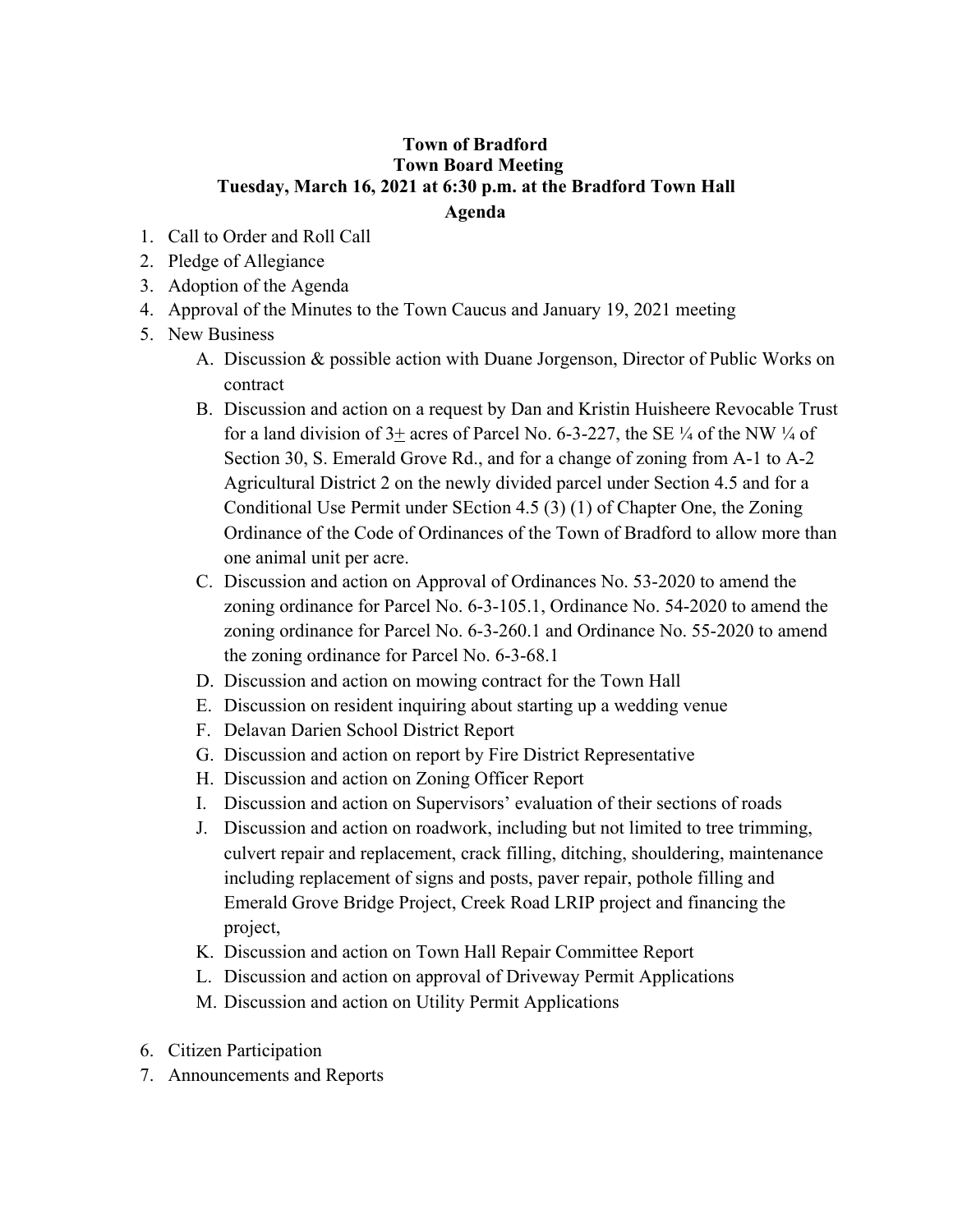| p.m. at the Bradford Town Hall.<br>B. Rock County Sheriff's Report | A. The April Town Board meeting will be held on Tuesday, April $20th$ ,<br>2021 immediately following the Annual Town Meeting which will begin at 6:30<br>C. Rock County Unit Meeting will be held on Thursday, March 18, at 7:00 p.m.<br>D. April Spring Election - April 6, 2021 at Bradford Town Hall |         |
|--------------------------------------------------------------------|----------------------------------------------------------------------------------------------------------------------------------------------------------------------------------------------------------------------------------------------------------------------------------------------------------|---------|
| 8. Treasurer's Report<br>9. Bills for Approval<br>10. Adjournment  |                                                                                                                                                                                                                                                                                                          |         |
| <b>Bills for Approval</b>                                          |                                                                                                                                                                                                                                                                                                          |         |
| <b>Rock Energy Cooperative</b>                                     | Town Hall Light                                                                                                                                                                                                                                                                                          | \$33.72 |
| <b>Alliant Energy</b>                                              | Hwy. $exp. - street$ lights                                                                                                                                                                                                                                                                              | 51.29   |
| <b>Rock Valley Publishing LLC</b>                                  | Publications- Election notices 39.08<br>Public works - recycling 10.44<br>Board - Publication 69.80                                                                                                                                                                                                      | 119.32  |
| Lentells Disposal                                                  | Recycling                                                                                                                                                                                                                                                                                                | 500.00  |
| <b>Clinton Community School District</b>                           | Monthly Parking Permit Fees-<br>(March)                                                                                                                                                                                                                                                                  | 157.60  |
| Pat's Services, Inc.                                               | Town Hall exp.-<br>$(1-23 \text{ to } 2-19-2021)$                                                                                                                                                                                                                                                        | 90.00   |
| Nolan & Mouat LLP                                                  | Legal Fees-                                                                                                                                                                                                                                                                                              |         |
| <b>Electrical Service Specialist, LLC</b>                          | Wire Air Filtration System                                                                                                                                                                                                                                                                               | 97.11   |
| <b>Sharon Douglas</b>                                              | Thawing Salt X2=12.63 Tn Hall Exp.<br>Internet 8 months=560.64<br>2 Ink Cartridges=56.91<br>Town Board Exp.<br>630.18                                                                                                                                                                                    |         |
| Sandra Clarke                                                      | Clerk exp.- Zoning $= 28.00$ ,<br>Clerk exp.- internet = $188.82$ ,<br>paper & ink cartridges = $128.67$ ,<br>garbage bags, Town Hall -2.84                                                                                                                                                              |         |